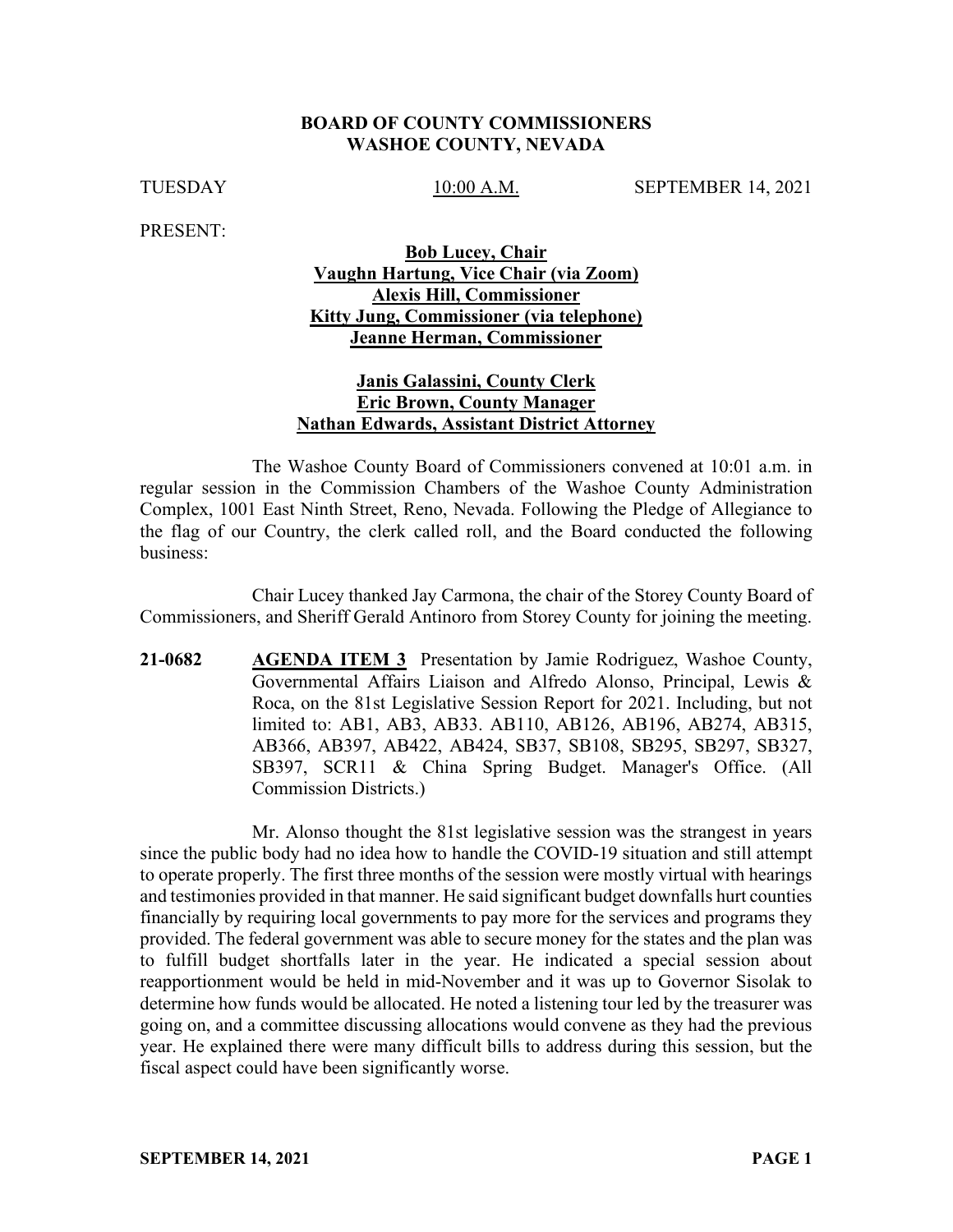Governmental Affairs Liaison Jamie Rodriguez conducted a PowerPoint presentation and reviewed slides with the following titles: Legislative Team; Overview; Bills with Fiscal Impact; Highlights (5 slides); and Final Legislative Report.

Ms. Rodriguez stated a multitude of staff supported the legislative team by reviewing and providing feedback on bills, and it was a massive group effort to represent the County best during the session. She noted the total number of bills introduced was about 250 fewer than normal based on restrictions from the pandemic.

Commissioner Hill stated it was her first session as a commissioner. She expressed excitement to start interim meetings with internal teams to discuss being proactive rather than defensive, which bills would work in the County's favor, and spending allocations. She felt many opportunities to change laws and spending allocations were available. She wondered whether discussions would start in the next year. Ms. Rodriguez replied discussions would start the next fiscal year, though some were being pushed forward given the upcoming special session. While they expected potential redistricting of the American Rescue Plan Act funds, more clarification would be made at the special session. Once the special session occurred, staff would reach out to departments to allow them time to submit suggestions and proposals for discussion.

Commissioner Jung expressed concern about the lack of a database so the commissioners could access new bill draft requests (BDRs), allowing them to be prepared to present them. She wanted the commissioners to be able to decide which BDRs were most important and thought a list of BDRs was needed for policy discussions as to whether a request was under the County's authority. She asserted they needed to work together to create positive solutions for what this body oversaw. She believed one major issue included annexation and property taxes, and she thought Washoe County had the most to lose from annexation. She wanted more cooperation and things to be fairer so the County was protected from the effects of annexation.

Chair Lucey said every session was unique. He thought Assembly Bill 1 would provide information to legislators to help them understand the challenges and situations impacted by their decisions at the local level. He spoke about the impacts that the Nevada Revised Statutes had on preventing the County from promoting change. As policy discussions took place and more legislative professionals were on their side, he thought discussions could occur more frequently to determine whether issues could be changed and if items should be brought back to the legislative team. He said discussions about representation and redistricting changes had occurred. He believed relationships kept them alive, but they needed to be more self-reliant on how to be effective and strategic about moving things forward. He expressed appreciation for all the hard work done during this fast, 120-day session. He asserted this session was awkward and people wondered how work was going to get completed on time.

Commissioner Jung thanked Mr. Alonso for representing the County, adding she knew he had their best interests in mind.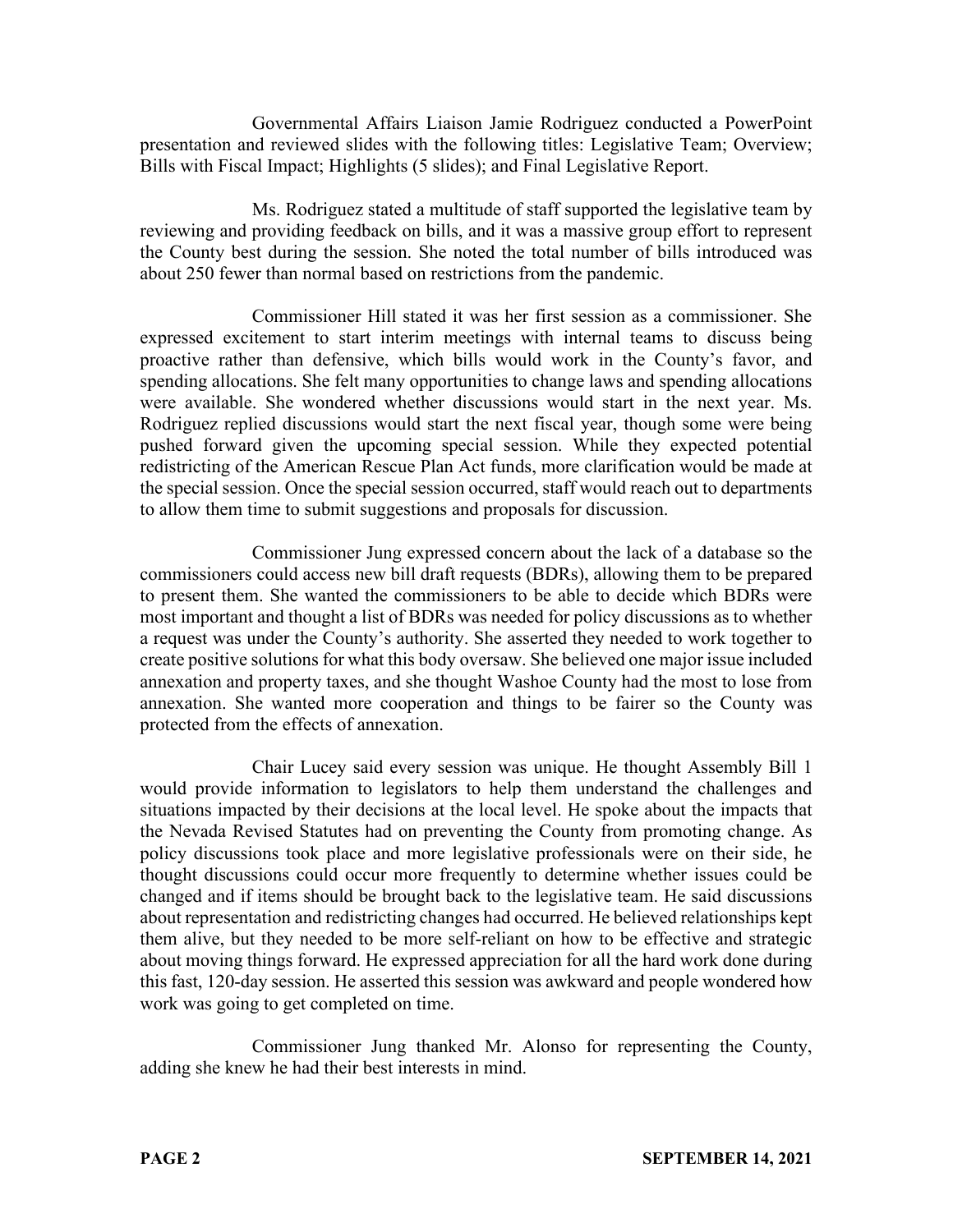#### **21-0683 AGENDA ITEM 4** Public Comment.

Ms. Emily Montan provided a document, copies of which were distributed to the Board and placed on file with the clerk. She spoke about her affiliation with Faith in Action Nevada, who had a meeting about the American Rescue Plan Act (ARPA) funds that would be distributed to the state, county, and cities; they wanted to provide priorities about what was important. She read quotes from a book on the early 20th century, noting she learned a significant amount about Nevada's history by doing research.

Ms. Janet Butcher, identifying as Martha Washington, stated she could not be happy in the current tyrannical situation. She opined George Washington would not be happy to see what he fought so hard for was being destroyed. She believed people were fighting the same oppression against those who chose to engage in an experimental injection. She quoted Thomas Payne and implored the Board to put an end to tyrannical mandates. People were being fired from jobs because they wanted freedom to choose their own medical care. She brought up that September 17 was Constitution Day.

Mr. Mike Brierley expressed concern about the resolution transferring Wildcreek Golf Course to First Tee. He thought First Tee could discontinue their operation in the future and he wanted to ensure the land would not be used for any other purpose than open space. He suggested provisions be added to the resolution that would deed restrict the land in case golf operations ceased under First Tee.

Ms. Lorraine Dougherty expressed frustration about the constitutional rights of community citizens being ignored, mandates, and decrees that violated her constitutional rights. She wanted the health emergency cancelled because she opined there was no emergency. She expressed refusal to abide by any mandates, declarations, or unconstitutional requirements in place and indicated she would not vote to re-elect any Board members.

Mr. James Benthin said he would attend a school board meeting later in the day where public comment was placed at the end of the meeting. He thanked the Board for the opportunity to speak at the beginning of the meeting. He discussed schools engaging in social emotional education when he thought it was important to study history so it would not be repeated. He expressed concern about COVID-19 (C19), vaccines, and molecules deposited into the body. He questioned the ethics of drug companies who developed vaccines because they also developed opioids, resulting in a crisis.

Ms. Lori Jensen said she represented Lockwood and its 3,000 residents, and she provided a petition, copies of which were distributed to the commissioners and placed on file with the clerk. She expressed concern about a homeless encampment located between the Vista Boulevard and Lockwood exits. In addition to her concern about residents' safety, she felt evacuations in the event of a fire could be difficult because there was no dedicated road to the encampment. She brought up the dangers of individuals' waste being deposited in the Truckee River and hoped facilities with safer accommodations could be found for the people in this encampment.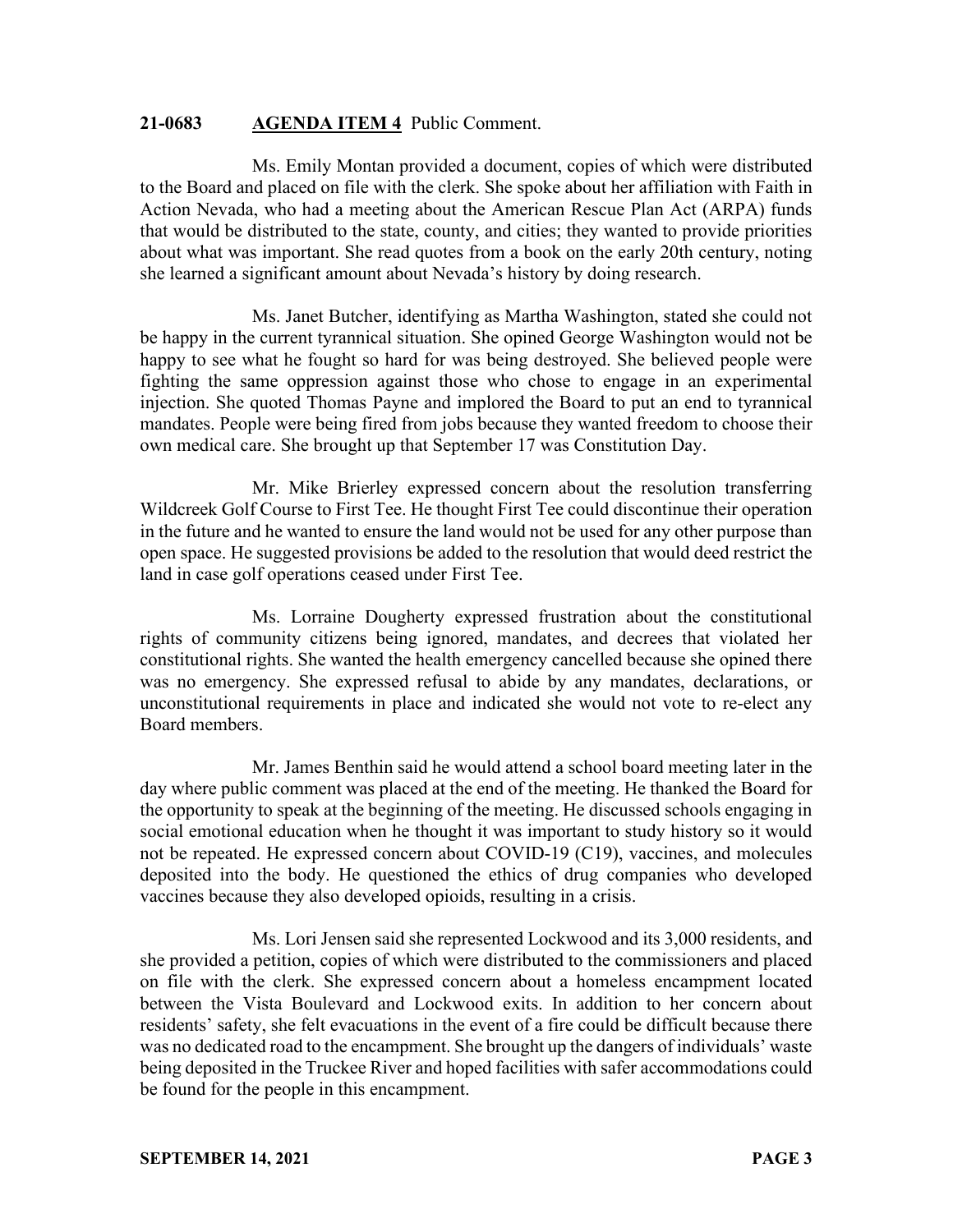Storey County Sheriff Gerald Antinoro spoke about an uptick in criminal conduct in Lockwood due to homeless encampments. In the past when homeless encampments had spilled into Storey County, they worked with the Washoe County Sheriff's Office and the Public Works Department. He offered to assist in establishing a resolution to the encampment near Lockwood.

Storey County Commissioner Jay Carmona stated this issue affected both Washoe and Storey Counties. He noted the Storey County Board of Commissioners also offered any regional solutions they could to resolve the encampment issues.

Ms. Cindy Martinez spoke about an incident on August 26 when a suicide bomber in Afghanistan killed 13 members of the U.S. military. Being a Marine veteran, she expressed heartbreak and fury over the incident. She had been speaking about C19 and citizens facing destruction of their constitution rights since December 15. She mentioned several doctors who had websites containing uncensored information about the C19 virus.

Mr. Bruce Foster said he was from a long line of patriots that began with Thomas Foster, who fought in the Revolutionary War. He indicated he was placing a formal accusation against Governor Sisolak, the State Board of Health, the medical industry, and the Washoe County Board of County Commissioners for not following the oaths they took. He chose not to receive the C19 vaccination and contracted C19 in 2020, saying he was now healed after taking ivermectin.

Ms. Melanie Sutton asked for the public health emergency to end as she opined there was no emergency. She said a copy of the Constitution was provided to the commissioners, but she felt they did not read it. She stated Governor Sisolak was not doing his job to uphold the constitutional rights of citizens, and now it was the Board's responsibility. Bringing up a commissioner who would run for re-election in 2022, she remarked she would let the community know her opinion of Board members.

Ms. Katherine Snedigar spoke about a commissioner backing hydroxychloroquine because it helped a family member but who later changed their position for political gain. She alleged the C19 vaccination caused blindness and deafness in children, and a high school senior developed myocarditis from it. She believed side effects from C19 vaccines were being suppressed from the public by local officials.

Mr. Daniel Purdy, brother of Thomas Purdy who was murdered at Washoe County jail, spoke about the issues taking place at the jail. He stated the County continued to provide money and donations, and alluded to a commissioner donating taxpayer's money for a tactical robot. He opined donating money to social programs would help, and he asserted the homeless population needed help from the local government.

Ms. Annemarie Grant, sister of Thomas Purdy, explained her brother had a mental health crisis at the Peppermill Casino and had asked for help. She expressed frustration about the treatment her brother received which resulted in his death. She displayed a video of her brother in custody begging for his life. She opined he was killed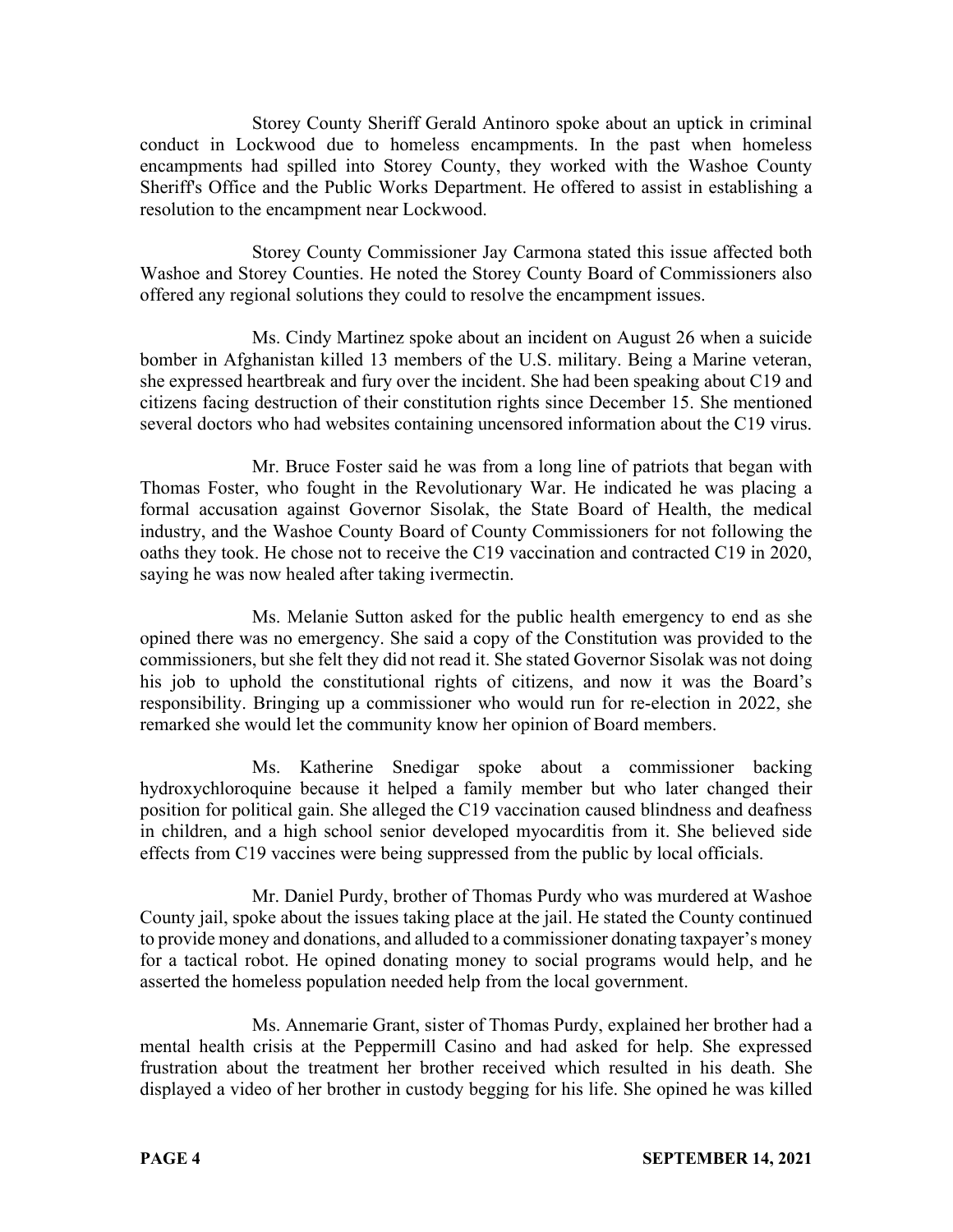because law enforcement believed him to be homeless. She wondered why the public could not access the meeting via the Zoom app when a commissioner was doing so.

Ms. Erin Massengale requested an item be placed on the agenda to pass a resolution ending the public health emergency and banning vaccination passports or a vaccine verification system. She blamed Centers for Disease Control and Prevention (CDC) protocol for deaths in the intensive care units of hospitals. She felt the CDC was promoting discrimination and segregation based on medical status.

Ms. Patty Toone stated Constitution Day was September 17 and schools who received federal funds were required to teach about the Constitution on that day or risk losing that funding, yet 90 percent of schools were non-compliant. She had yet to see anything occur in Washoe County since speaking about this issue a few weeks ago. She stated the Carson City Board of Supervisors would present a proclamation recognizing Constitution Day, and she hoped Washoe County schools would do something as well.

Ms. Tracey Thomas quoted the Bible and stated Wildcreek was one of the last affordable golf courses in the Sparks community. She wondered why the Washoe County Medical Examiner's Office did not provide detailed vital statistics like Clark County did; she wished to see the number of deaths due to C19 with no other underlying issues. She believed obesity should be a reported statistic since many C19 deaths also involved obesity. She noted a stipulation in the Nevada Revised Statutes requiring signatures to be verified before voter cards were activated.

Ms. Diane Crowne stated she was 82 years old, healthy, and looking forward to receiving her booster vaccination. She thanked the people who continued to wear masks and appreciated the mandates the Board had in place. She hoped the commissioners would consider the priorities of Faith in Action Nevada, adding she wanted to see more priority placed on low-income affordable housing, climate change infrastructure, and food and security for people in homeless encampments. She referenced a document she provided, which was placed on file with the clerk.

Ms. Marie King, identifying as Betsy Ross, spoke about Constitution Day. She provided a document, copies of which were distributed to the Board and placed on file with the clerk. She addressed the commissioners' lack of attention to the people speaking. She knew each one of the commissioners took an oath of office and shared her disappointment with their behavior. She opined the solution to the issue was for the commissioners to resign.

### **21-0684 AGENDA ITEM 5** Announcements/Reports.

County Manager Eric Brown indicated the County would adopt a new domain name for websites and email addresses on September 20, which would then end in washoecounty.gov, not in washoecounty.us. The change would improve the security of digital communications, and Homeland Security preferred the .gov domain. He stated the change would be seamless for users, and changes had been made internally to interface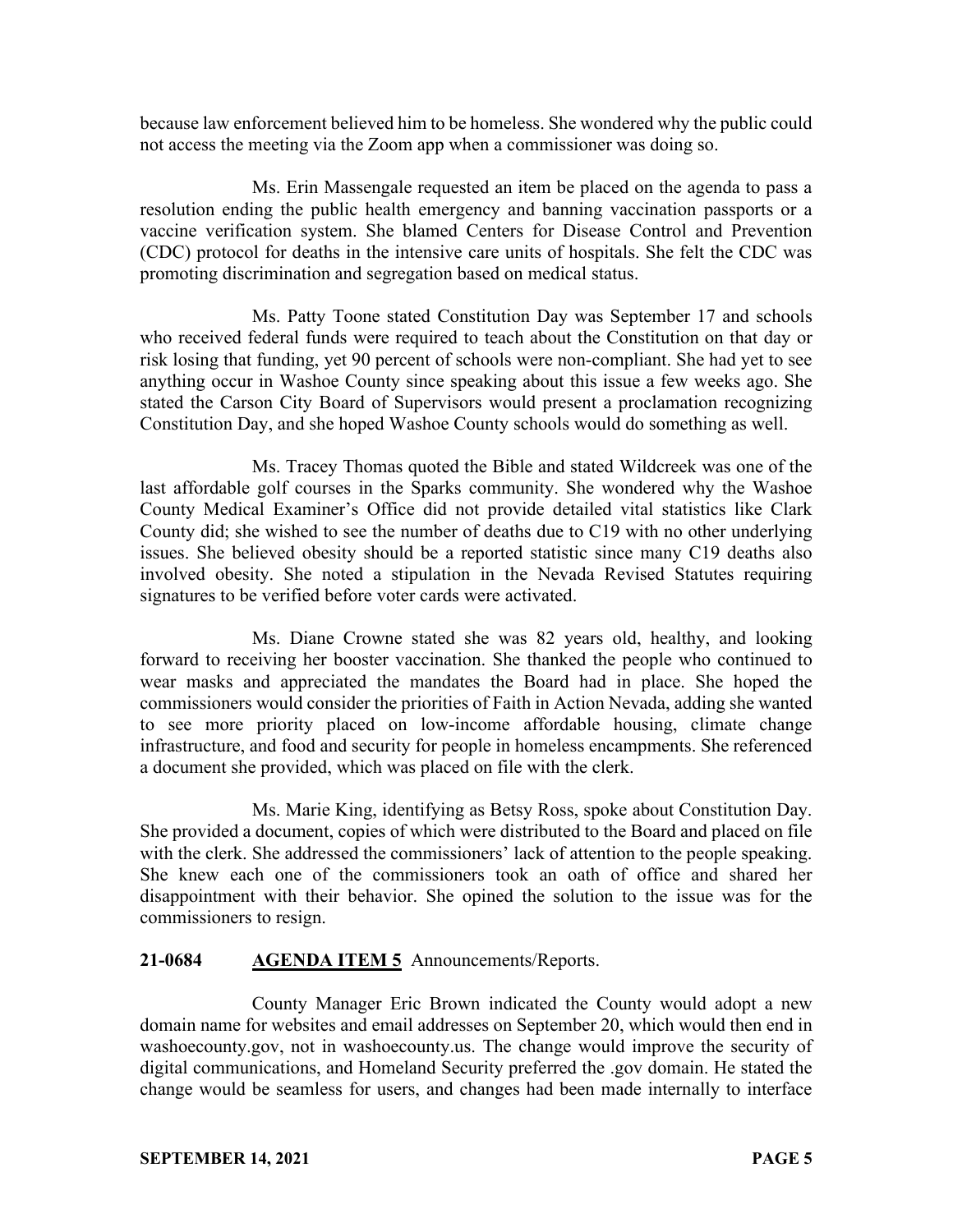with software platforms to minimize technical issues. Over time, he said, the .us domain would be phased out, a process that should also be seamless.

Commissioner Herman strongly recommended the Board agendize an item to end the public emergency and allow some normalcy and freedom. She thought any vaccine mandates should be banned. She believed a forensic audit of the 2020 election should be conducted and Washoe County should become a 2nd Amendment county. She indicated she would continue to bring these items up until they were resolved. She lauded Lander County for not being afraid to face some of these items, especially election integrity. She wondered why Governor Greg Abbott of Texas was not afraid to sign election reform. She said developers had sued individuals and homeowners associations to such a degree that people were afraid to speak during public comment. She spoke about strategic lawsuits against public participation (SLAPP), saying she had read that the silver state set the standard for anti-SLAPP suit laws. She believed this issue should be addressed because the Board was missing its goals if it did not protect the people's right to speak during public comment.

Commissioner Hill mentioned the first responders working on the Caldor and Dixie Fires. She said it was incredible to have blue skies for the balloon races and hoped people had been able to attend them. She thanked the first responders and the Emergency Management Department who did a significant amount of work for the event even though it was out of the County's jurisdiction. She noted the Sheriff's Office and the Truckee Meadows Fire Protection District were also assisting.

In reference to public comment about the American Recovery Plan Act (ARPA), Commissioner Hill assured the community there would be a public engagement process; although the details had not been released yet, public comment would be accepted. She noted more information would be announced as it became available.

Commissioner Hill expressed excitement about the domain change to washoecounty.gov and said the accessibility to the County website would change to include access for hearing and visually impaired individuals. She noted options would also include the ability to read the website in different languages. She was extremely proud of staff for making this happen.

Commissioner Jung spoke about the Senior Services Advisory Board, saying they had continued their regular meetings and recently elected new Chair Hawah Ahmad. She noted some board members would term out and new appointments would be introduced in the next month. She invited the other commissioners to join her at a meeting. She thanked this Board for considering the ARPA money and said she would bring priorities for Senior Services. She expressed pride in the advisory board as they used the Zoom app to continue meetings and never lost momentum. She noted they had their senior games in compliance with Centers for Disease Control and Prevention guidelines. She encouraged the commissioners to look in their districts for more senior activists.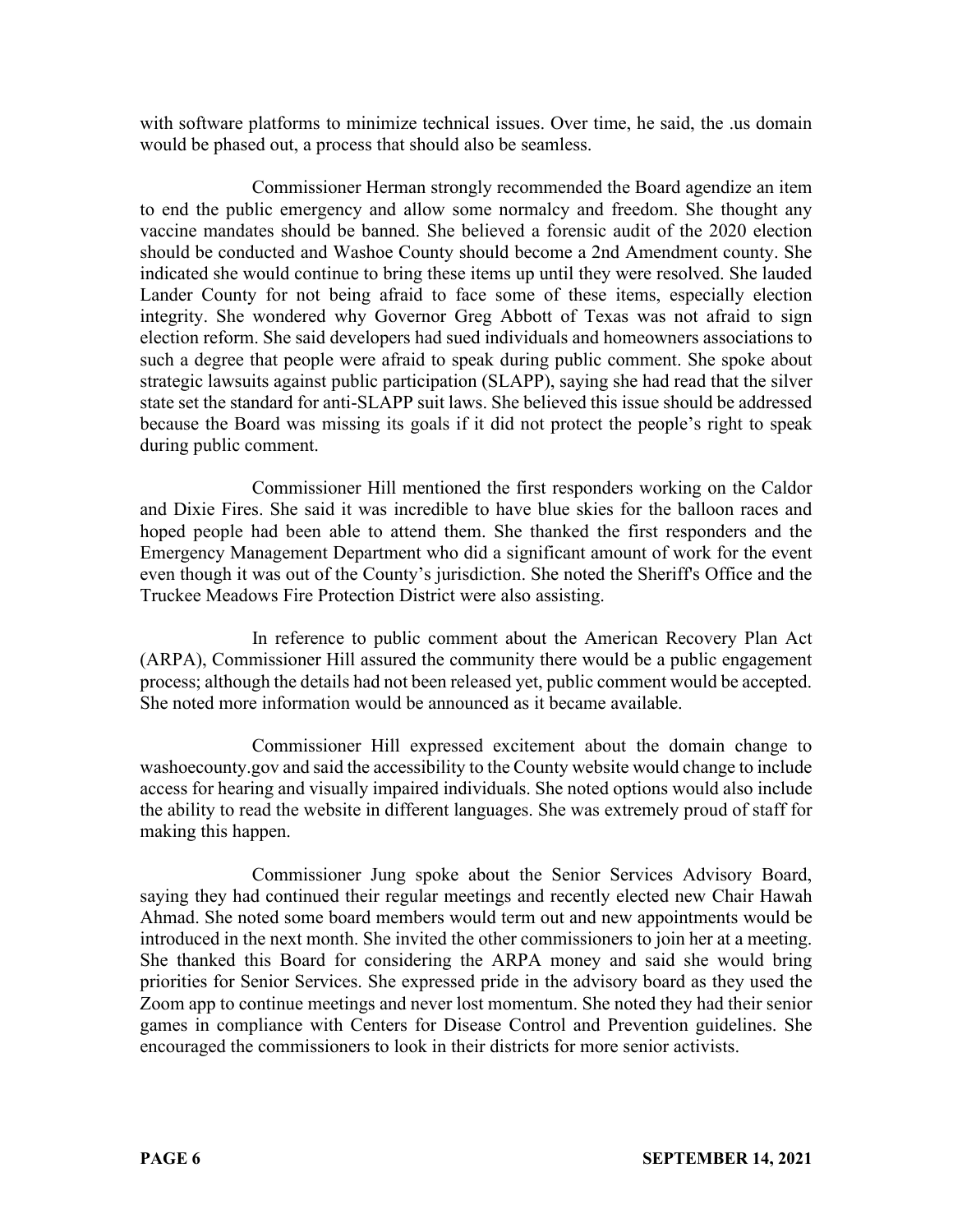Vice Chair Hartung said he attended former Sparks Mayor Ron Smith's memorial service and people there had asked about a proclamation for the Constitution. He reminded people that this Board asked for a memorial at the courthouse for the Declaration of Independence, the Bill of Rights, and the United States Constitution, yet the request was turned down. He commented he was happy to sponsor that proclamation.

Vice Chair Hartung asked for a discussion with the County Manager, Chair Lucey, and Senator Mark Amodei concerning the Bureau of Land Management (BLM) land adjacent to Lockwood. He asserted Washoe County had no authority to require people in the encampment to disperse from the property because enforcement was under the authority of the BLM. He thought it was important to reach out to the BLM district manager and Senator Amodei to resolve this issue.

Chair Lucey addressed public comments related to Wildcreek and the potential for open space between the City of Sparks and Washoe County. The resolution in the Consent Agenda was to initiate the process and the intent was to turn the property over to First Tee for them to manage the golf course. similar to the process at Washoe Golf Course. In conjunction with the memorandum of understanding (MOU) and resolution, the intent was also to include and maintain the property as open space if golf functions ceased.

Chair Lucey asked for discussions with BLM about Lockwood homeless camps and how the County could assist. He stated the assistant county manager in charge of the homelessness program was taking notes and would be in contact with Sheriff Darin Balaam to coordinate between both jurisdictions.

Chair Lucey asked to invoke the two-hour rule to discuss public safety, justice system services for Incline Village, and the establishment of a community center. He noted facilities in Incline Village had been disconnected and he wanted to unify the departments to make it more efficient for the community.

Chair Lucey requested an update about the status of a land study and the lands bill so the Board could discuss it as it related to the disposition of ARPA funds. He thought it was important to complete the land study so policy decisions about low-cost housing, business incentives, or recommended direction could be made.

Chair Lucey said it was great to see people at the balloon races. He noted the weekend had beautiful sunrises and the races were a success, although the event was cancelled on Friday due to severe air quality. He stated it was nice to see some normalcy return to the community.

Chair Lucey thanked the staff at the Reno-Sparks Convention and Visitors Authority and the Truckee Meadows Fire Protection District for their assistance with the Caldor and Dixie Fires. He noted the convention center was opened to evacuees from the South Lake Tahoe area, at one time serving nearly 300 individuals. Animal Services assisted in evacuating and boarding animals. He asserted the fires were dangerous due to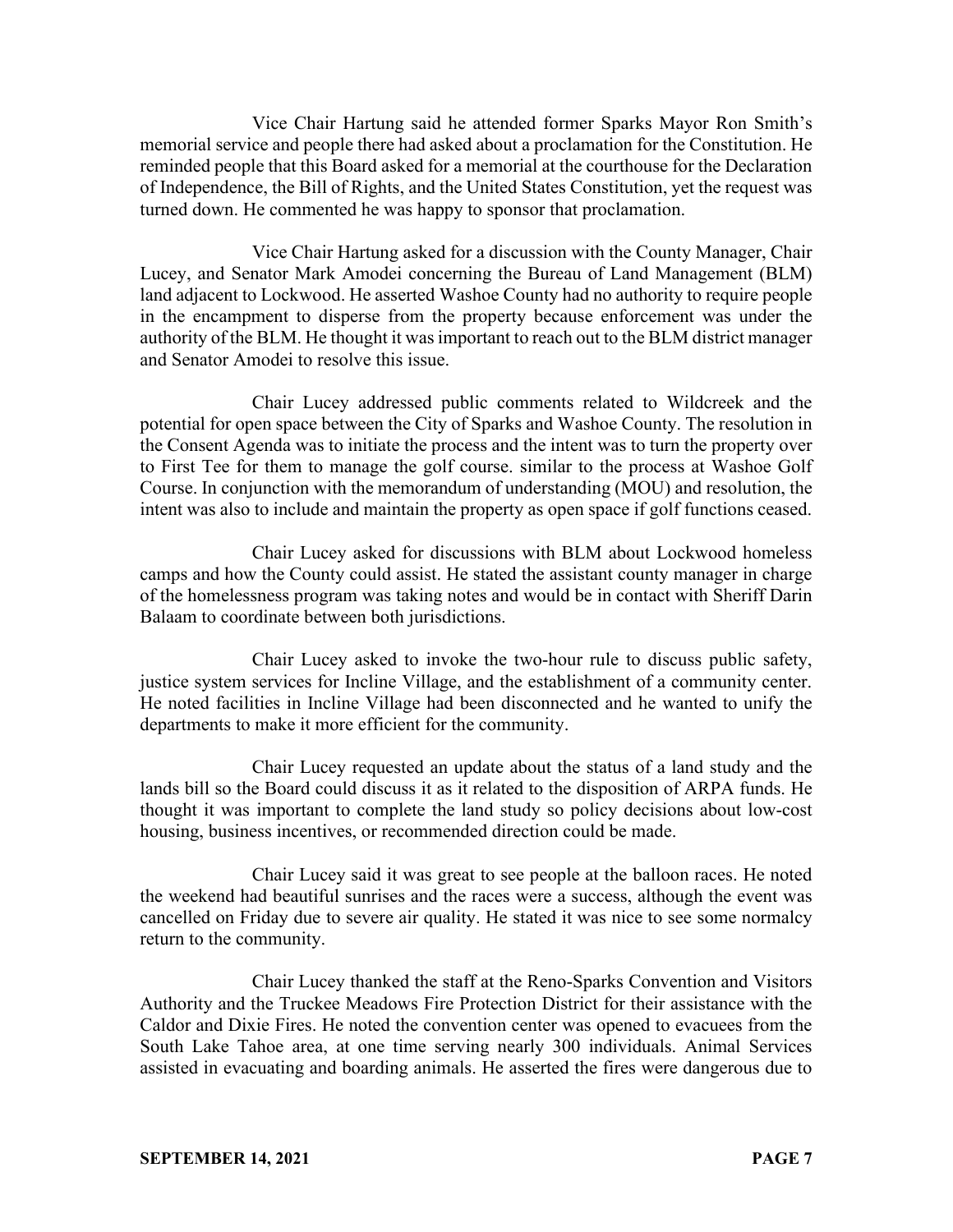severe winds, and he was thankful for the rain, which changed the outcome. He looked forward to a quieter fire season.

Vice Chair Hartung brought up the MOU for the Wildcreek property and wanted to ensure that the property would revert back to Washoe County if it was no longer used as a golf facility. As he recalled, the County was unable to deed restrict the property to be open space if golf operations ceased to continue. He stated the County was working with the City of Sparks to ensure the preservation of the property.

# **CONSENT AGENDA ITEMS** – **6A1 THROUGH 6H5**

- **21-0685 6A1** Recommendation to approve an Agreement for Professional Services for the South Truckee Meadows Wastewater 2020 Expansion Project Exploration Services between Washoe County and Gerhardt & Berry Construction, Inc. and authorize funding to increase contract amount by \$57,612.15 [for a total contract amount of \$107,285.19]. Community Services. (Commission District 2.)
- **21-0686 6B1** Discussion and possible approval of a settlement of claim number 2021203 involving Washoe County and Votec Corporation for an amount of [\$25,000], inclusive of attorney's fees and costs for all claims against Washoe County. Comptroller. (All Commission Districts.)
- **21-0687 6C1** Recommendation to approve budget amendments totaling an increase of [\$10,245.00] in both revenue and expense to the FY22 Centers for Disease Control and Prevention (CDC) Public Health Preparedness Program Grant Subaward retroactive to July 1, 2021 through June 30, 2022 and direct the Comptroller's office to make the appropriate budget amendments. Health District. (All Commission Districts.)
- **21-0688 6D1** Recommendation to approve the acceptance of reimbursements from the National School Lunch and Breakfast Program for Fiscal Year 2021/22 for youth detained at Wittenberg Hall Detention Facility. Juvenile Services. (All Commission Districts.)
- **21-0689 6E1** Recommendation to approve a resolution declaring Washoe County's intent to convey to the Northern Nevada Youth Golf Foundation, d/b/a First Tee of Northern Nevada, a corporation for public benefit under NRS chapter 82, the property commonly known as the Wildcreek Golf Course on Sullivan Lane in Sparks, Nevada (APN 027-011-09) (approximately 110.72 acres) without consideration as authorized in NRS 244.284 and setting a date for a hearing at which objections can be heard and other matters properly related thereto. If ultimately approved, First Tee would be required to operate the golf course for charitable or civic purposes for the community on terms specified in a purchase and sale agreement and related documents,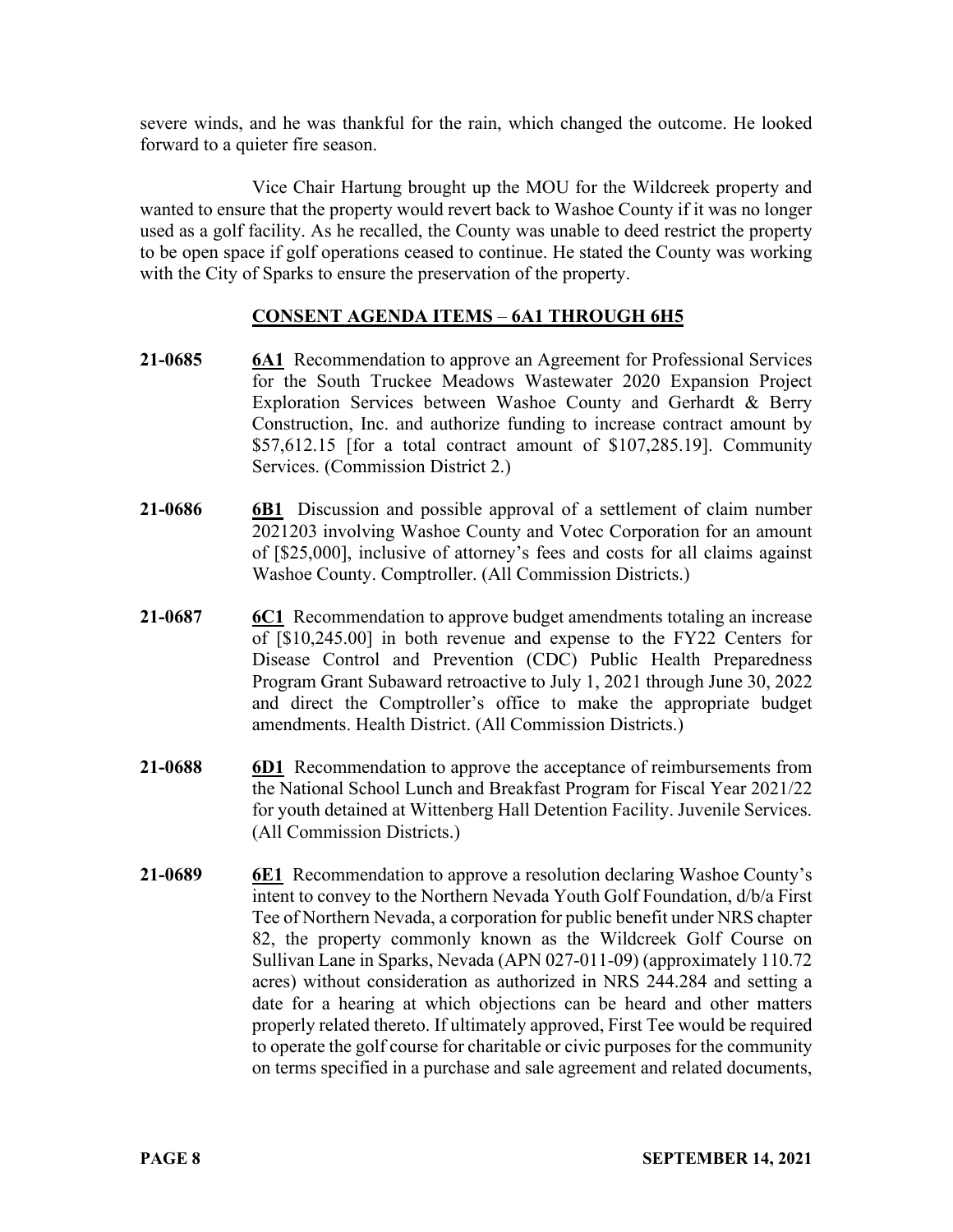and if the property ever ceased being so used, it would revert automatically to the county. Manager's Office. (Commission District 5.)

- **21-0690 6E2** Recommendation to approve a joint Memorandum of Understanding between Clean Tahoe and the following jurisdictions for FY21-FY22: County of Washoe, County of Placer, Town of Truckee, Incline Village General Improvement District, Nevada Department of Transportation and the California Tahoe Conservancy for the purpose of commemorating the agreements and commitments signed by the aforementioned parties in individual contracts with Clean Tahoe for the purpose of providing expanded litter and garbage cleanup efforts around the Tahoe Basin. Manager's Office. (All Commission Districts.)
- **21-0691 6E3** Recommendation to approve a 2021 Nevada State Emergency Response Commission (SERC), Hazardous Materials Emergency Preparedness (HMEP) FireShows West grant from the State of Nevada, Division of Emergency Management for [\$12,870.00, no county match required] including funds to be used for non-employee training; Grant Term: Retroactive from September 9, 2021 - September 30, 2021; If approved, authorize the Chairperson to execute grant documents and County Manager or his designee to sign the grant award documents when received; and authorize the Comptroller's Office to make the appropriate budget amendments. Manager's Office. (All Commission Districts.)
- **21-0692 6F1** Recommendation to accept grant funding [\$97,603 with no county match] from the State of Nevada Department of Health and Human Services for personnel, operating, travel, and toxicology expenses relating to the Overdose to Action (OD2A) program, retroactive from September 1, 2021 through August 31, 2022, and authorize the Chief Medical Examiner & Coroner of the Washoe County Regional Medical Examiner's Office to sign the award and approve amendments, and direct the Comptroller's Office to make the necessary budget amendments. Regional Medical Examiner. (All Commission Districts.)
- **21-0693 6G1** Recommendation to accept supplemental funding [additional funding of \$13,600.00, for a total of \$26,600.00, no match required] from the USDA Forest Service Humboldt-Toiyabe National Forest for overtime costs incurred while involved in the Cooperative Law Enforcement Agreement #21-LE-11041700-005 for the period date signed - December 31, 2024; and if approved, authorize Comptroller's Office to make the necessary budget amendments and authorize Sheriff Balaam to execute Modification #001 of grant award documents. Sheriff. (All Commission Districts.)
- **21-0694 6G2** Recommendation to award Request for Proposal (RFP) No. 3157-21 for Inmate Commissary Services on behalf of the Washoe County Sheriff's Office to the lowest, responsive, and responsible bidder, Keefe Group, and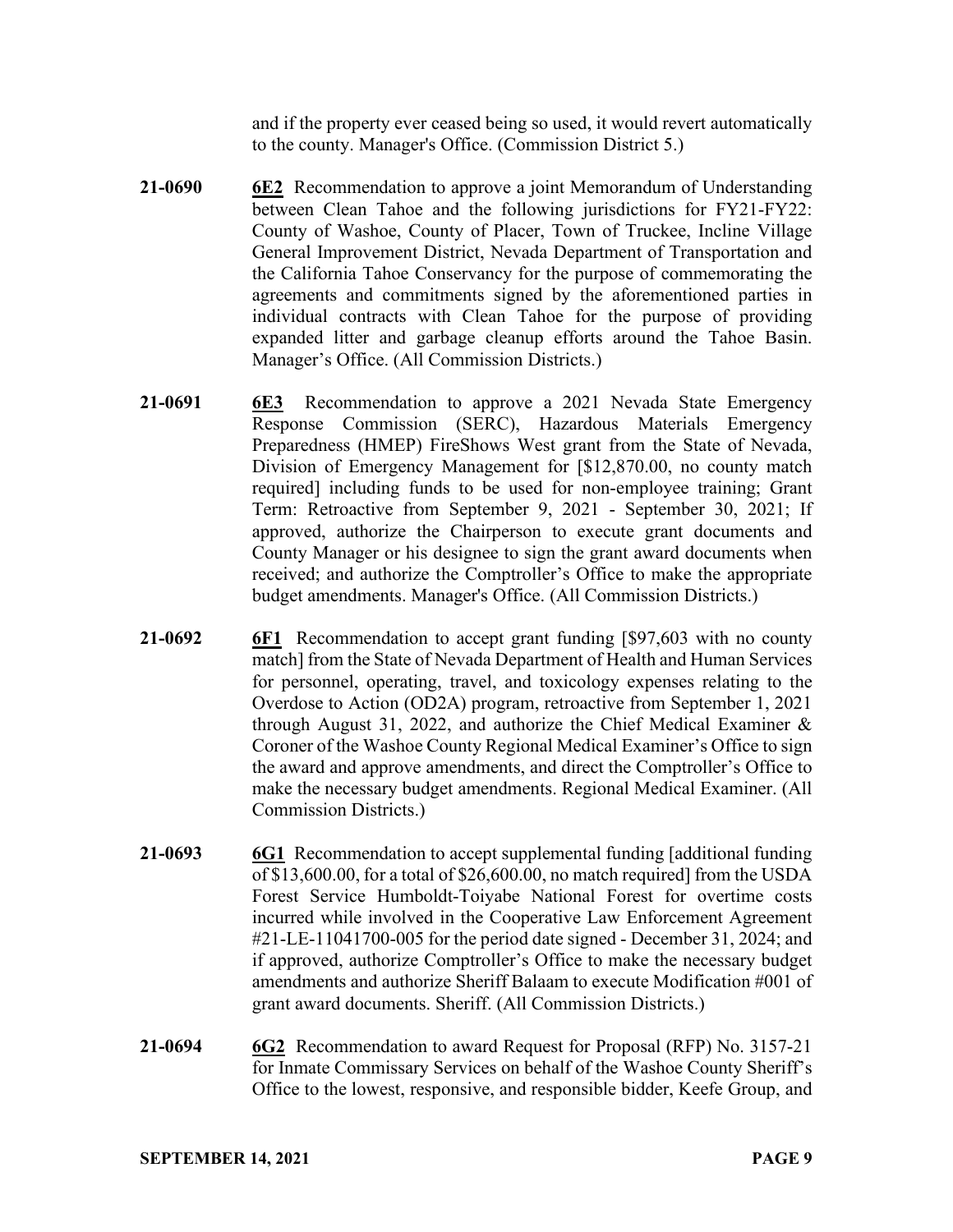authorize the Purchasing and Contracts Manager to execute a five-year agreement, beginning January 1, 2022 with the option of two (2) one (1) year extensions upon mutual agreement. No fiscal impact. Sheriff. (All Commission Districts.)

- **21-0695 6G3** Recommendation to accept the FY 2022 Joining Forces award from the State of Nevada Department of Public Safety, Office of Traffic Safety [amount not to exceed \$96,000.00, 25% In-Kind county match required] to cover overtime costs related to conducting traffic enforcement checkpoint events and limited travel expenses, for the grant term of October 1, 2021 through September 30, 2022 and if approved, direct Comptroller's Office to make the necessary budget amendments; and authorize Sheriff Balaam to execute grant award documents. Sheriff. (All Commission Districts.)
- **21-0696 6G4** Recommendation to authorize the grant application for the 2021 Justice Assistance Grant (JAG) Program Award (CFDA#16.738), Office of Justice Programs, and Bureau of Justice Assistance through the Reno Police Department. With this funding, the WCSO's anticipated award will be [\$77,956.00, no County match required] for the purchase of Law Enforcement equipment, Law Enforcement related training and travel; and approve the Interlocal Agreement between the City of Reno, on behalf of the Reno Police Department, Washoe County, on behalf of the Washoe County Sheriff's Office and the City of Sparks, on behalf of the Sparks Police Department for the management and disposition of 2021 Justice Assistance Grant (JAG) Program. Sheriff. (All Commission Districts.)
- **21-0697 6H1** Recommendation to accept a FY22 John H. Chafee Foster Care Program subgrant award from the State of Nevada Department of Health and Human Services (DHHS), Division of Child and Family Services (DCFS) in the amount of [\$254,953; \$63,738 county match], retroactive from July 1, 2021 to June 30, 2022 to support youth who are aging out of the foster care system with achieving greater independence, to improve educational outcomes for children in foster care, and to support an active and involved youth advisory board in Washoe County; authorize the Director of the Human Services Agency to execute the grant award; and direct the Comptroller's office to make the necessary budget amendments. Human Services Agency. (All Commission Districts.)
- **21-0698 6H2** Recommendation to accept a Federal Title IV-B Subpart 2 grant award from the State of Nevada, Division of Child and Family Services in the amount of [\$49,470; \$16,490 county match] for Family Support services, retroactive to July 1, 2021 through June 30, 2022; authorize the Director of the Human Services Agency to execute the sub-grant award; and direct the Comptroller's Office to make the necessary budget amendments. Human Services Agency. (All Commission Districts.)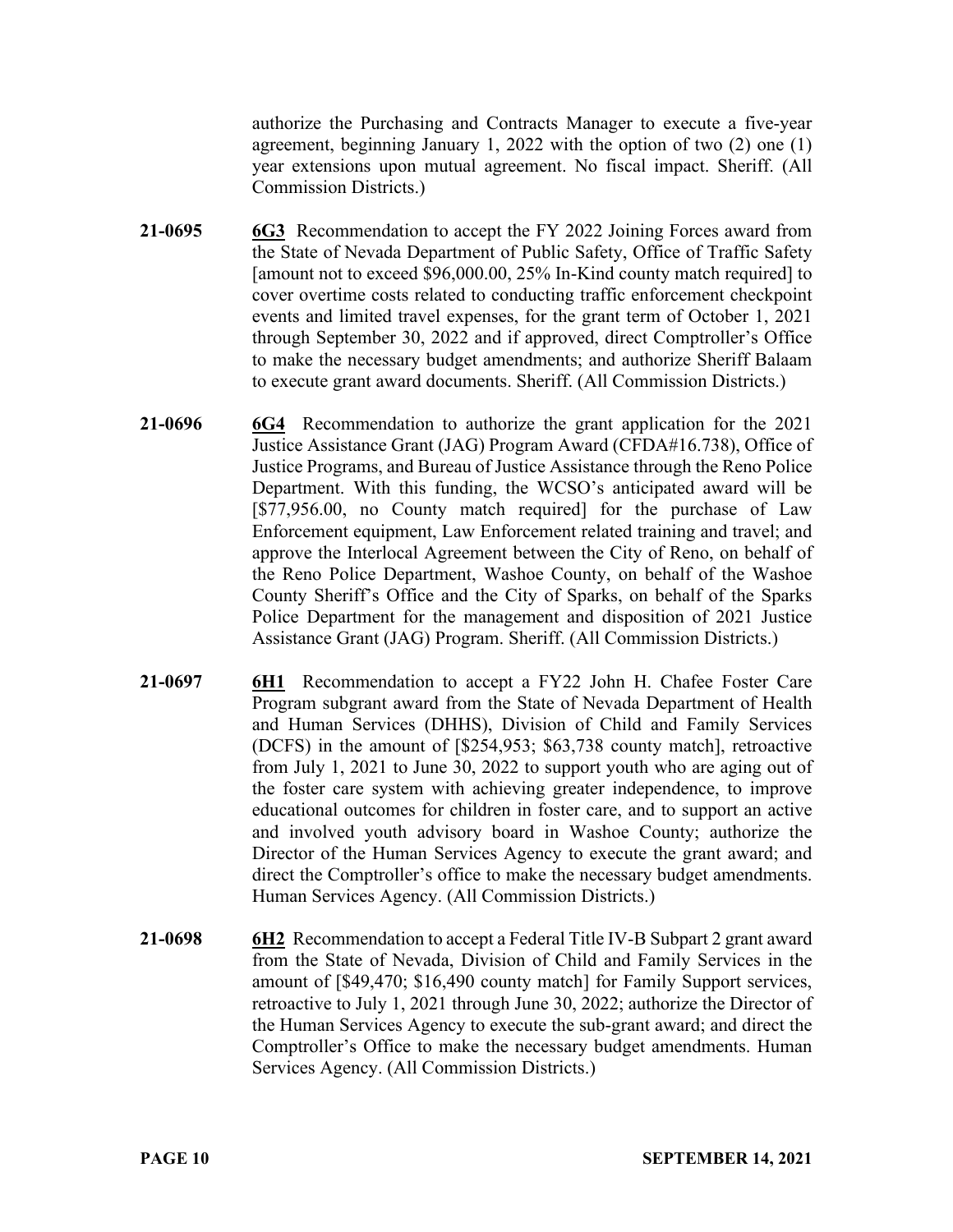- **21-0699 6H3** Recommendation to accept a Federal Title IV-B Subpart 2 grant award from the State of Nevada, Division of Child and Family Services in the amount of [\$55,290; \$18,430 county match] for Family Reunification services, retroactive to July 1, 2021 through June 30, 2022; authorize the Director of the Human Services Agency to execute the sub-grant award; and direct the Comptroller's Office to make the necessary budget amendments. Human Services Agency. (All Commission Districts.)
- **21-0700 6H4** Recommendation to accept a Federal Title IV-B Subpart 2 grant award from the State of Nevada, Division of Child and Family Services in the amount of [\$62,200; \$20,733 county match] for Family Preservation services, retroactive to July 1, 2021 through June 30, 2022; authorize the Director of the Human Services Agency to execute the sub-grant award; and direct the Comptroller's Office to make the necessary budget amendments. Human Services Agency. (All Commission Districts.)
- **21-0701 6H5** Recommendation to accept a Federal Title IV-B Subpart 2 grant award from the State of Nevada, Division of Child and Family Services in the amount of [\$125,130; \$41,710 county match] for Adoption Promotion & Support services, retroactive to July 1, 2021 through June 30, 2022; authorize the Director of the Human Services Agency to execute the subgrant award; and direct the Comptroller's Office to make the necessary budget amendments. Human Services Agency. (All Commission Districts.)

Regarding Agenda Item 6A1, Commissioner Herman commented on the good work being done in the south valleys and wondered what the County could do to get the City of Reno to be responsible for the north valleys. She spoke on Item 6B1 wondered if the Votec equipment could have caused inaccuracies. Lastly, she wanted assurance that the Wildcreek property could not be sold if ownership was transferred to First Tee.

County Manager Eric Brown replied there would not have been any exposure to election accuracy because staff did not use what Votec provided.

Assistant County Manager Dave Solaro stated Agenda Item 6E1 was a notice to the community that at some point in the future, he suggested October 12, a public hearing would take place to hear objections to the intent to transfer the Wildcreek property to First Tee of Northern Nevada to provide low-cost golf and youth instruction. The draft for a purchase and sale agreement would be brought to the public hearing meeting with all necessary provisions to direct the manager or assistant county manager to execute the documents. The documents would include a reversionary clause reverting the property to Washoe County if First Tee of Northern Nevada was unsuccessful at this mission or decided they no longer wanted to provide services to the community. This clause eliminated the chance that First Tee would take possession of the property and sell it.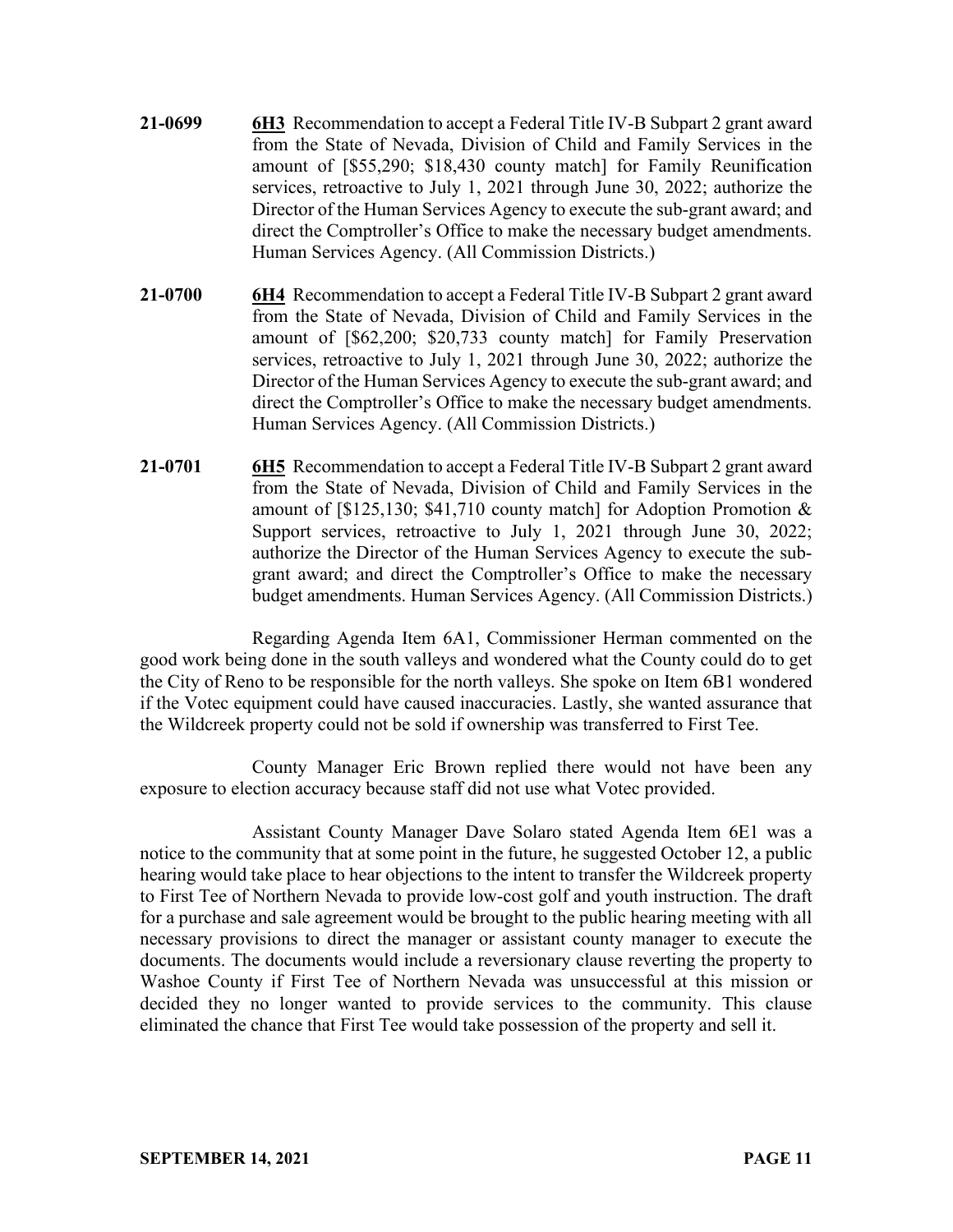Commissioner Herman hoped that would answer some community questions and asked whether there would be a hearing on this item. Mr. Solaro confirmed there would be a public hearing.

Vice Chair Hartung wondered whether First Tee could partake in any handoff clause to another golf administrator or whether the property would automatically revert to back to Washoe County to reinstitute another contract. Mr. Solaro replied First Tee could not sublet the property, it would revert back to Washoe County.

On the call for public comment, Mr. John Hesse, Ms. Darlene Hesse, and Mr. Wesly Griffin were called to speak but were not present.

Ms. Darla Lee spoke about Wildcreek, saying every neighborhood should have some open space for mental and physical health. For many years, she stated, there was talk of First Tee taking over management of the course. She urged the Board to approve the proposal, although she thought the resolution lacked the wording about the title reverting to the County. She wanted to see a guarantee in writing that it would come back to Washoe County if First Tee no longer operated the golf course.

On motion by Commissioner Herman, seconded by Commissioner Hill, which motion duly carried on a 5-0 vote, it was ordered that Consent Agenda Items 6A1 through 6H5 be approved. Any and all Resolutions or Interlocal Agreements pertinent to Consent Agenda Items 6A1 through 6H5 are attached hereto and made a part of the minutes thereof.

\* \* \* \* \* \* \* \* \* \* \*

Discussion took place regarding Agenda Item 10, during which Commissioner Hill expressed concern about the reclassifications and new positions being requested when the budget for the next fiscal year had recently been approved. She opined the fiscal impact on departments could be significant and should have been included in that budget. She thought it was the Board's responsibility to spend taxpayers' money in the most fiscally responsible manner. She wanted additional information prior to the item being approved. Chair Lucey agreed Agenda Item 10 would be pulled from the agenda; staff would review it with Commissioner Hill and place it on the next agenda.

# **BLOCK VOTE – 7, 8, 9, 11, 12, 13, 14, 15, 16, 17, 18, & 19**

**21-0702 AGENDA ITEM 7** Recommendation to: (1) award a bid and approve the Agreement to the lowest responsive, responsible bidder for the South Valleys Regional Sports Complex Americans with Disabilities Act (ADA) Improvements Project [staff recommends Facilities Management, Inc, in the amount of \$134,000]; and (2) approve a separate project contingency fund [in the amount of the \$16,297] for a total project budget of \$150,297. Community Services. (Commission District 2.)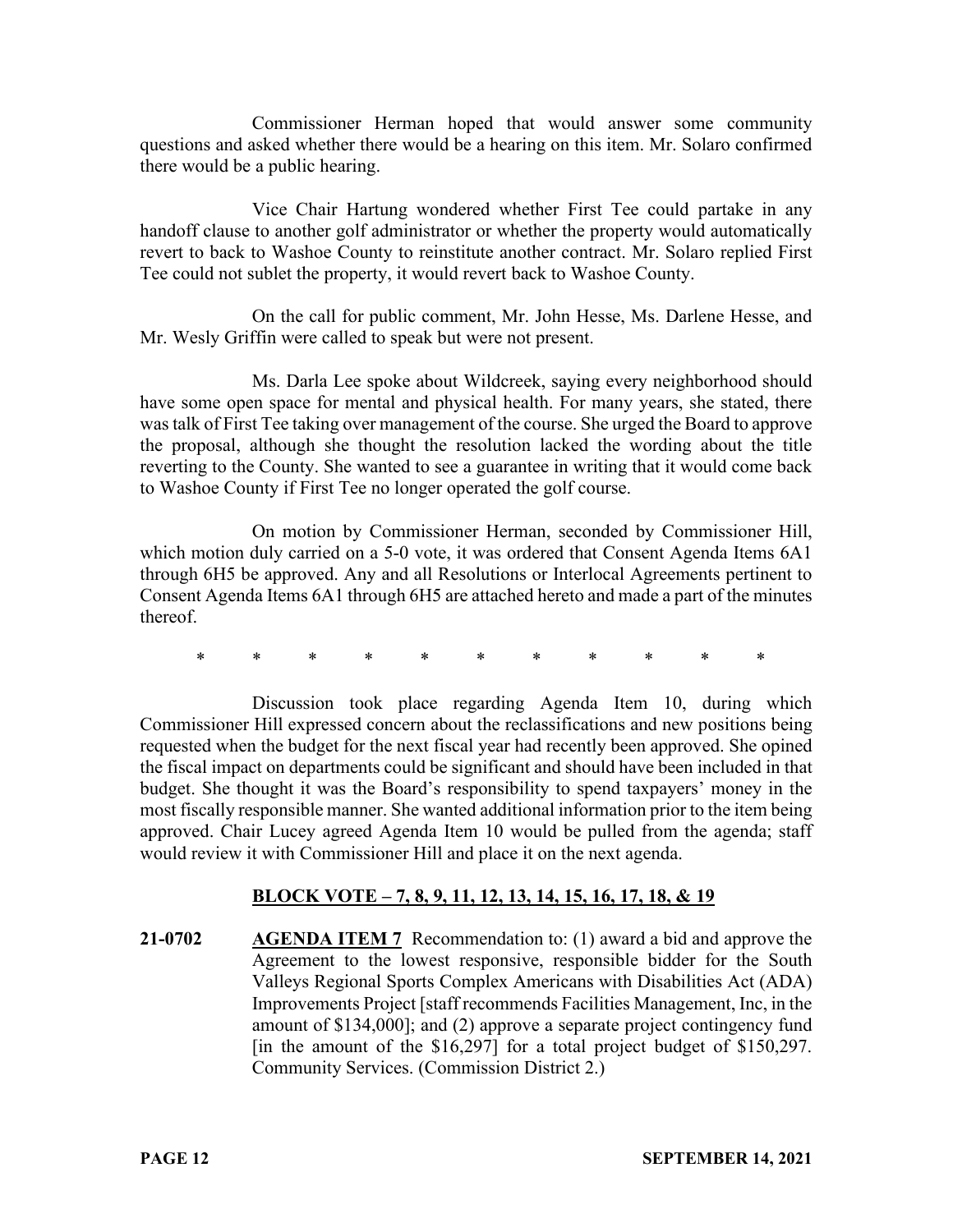There was no response to the call for public comment.

On motion by Chair Lucey, seconded by Vice Chair Hartung, which motion duly carried on a 5-0 vote, it was ordered that Agenda Item 7 be awarded and approved.

**21-0703 AGENDA ITEM 8** Recommendation to approve an Amendment No. 2 of the Agreement between Washoe County and MWH Constructors/KG Walters Construction for CMAR Pre-Construction Services for the South Truckee Meadows Water Reclamation 2020 Facility Expansion Project within the South Truckee Meadows Water Reclamation Facility service territory [\$681,077.26]. This amendment will allow for the necessary CMAR (Construction Manager at Risk) preconstruction services through the completion of the project allowing the County to benefit from reduced operational costs, value engineering and constructability savings during construction. Community Services. (Commission District 2.)

There was no response to the call for public comment.

On motion by Chair Lucey, seconded by Vice Chair Hartung, which motion duly carried on a 5-0 vote, it was ordered that Agenda Item 8 be approved.

**21-0704 AGENDA ITEM 9** Recommendation to approve Amendment #1 to Lease Agreement between Roter Investments of Nevada Limited Partnership and Washoe County for a 60-month term, commencing retroactively from July 1, 2021 through June 30, 2026 [\$891,378 for the five year term], for the continued occupancy of the Sierra View Library Branch located at the Reno Town Mall, 4001 S. Virginia Street, Reno, Nevada. Amendment #1 includes a carpet replacement project in year-two in which costs are shared by Roter and Washoe County [fiscal impact \$160,000]. Community Services. (Commission District 2.)

There was no response to the call for public comment.

On motion by Chair Lucey, seconded by Vice Chair Hartung, which motion duly carried on a 5-0 vote, it was ordered that Agenda Item 9 be approved.

**21-0705 AGENDA ITEM 11** Recommendation to approve the CY 2022 Health Benefits Program for employees, retirees, and their dependents at an approximate annual cost of \$57.8 million, and authorize the Director of Human Resources/Labor Relations to execute all insurance contracts and service agreements pertinent to the Health Benefits Program. Human Resources. (All Commission Districts.)

There was no response to the call for public comment.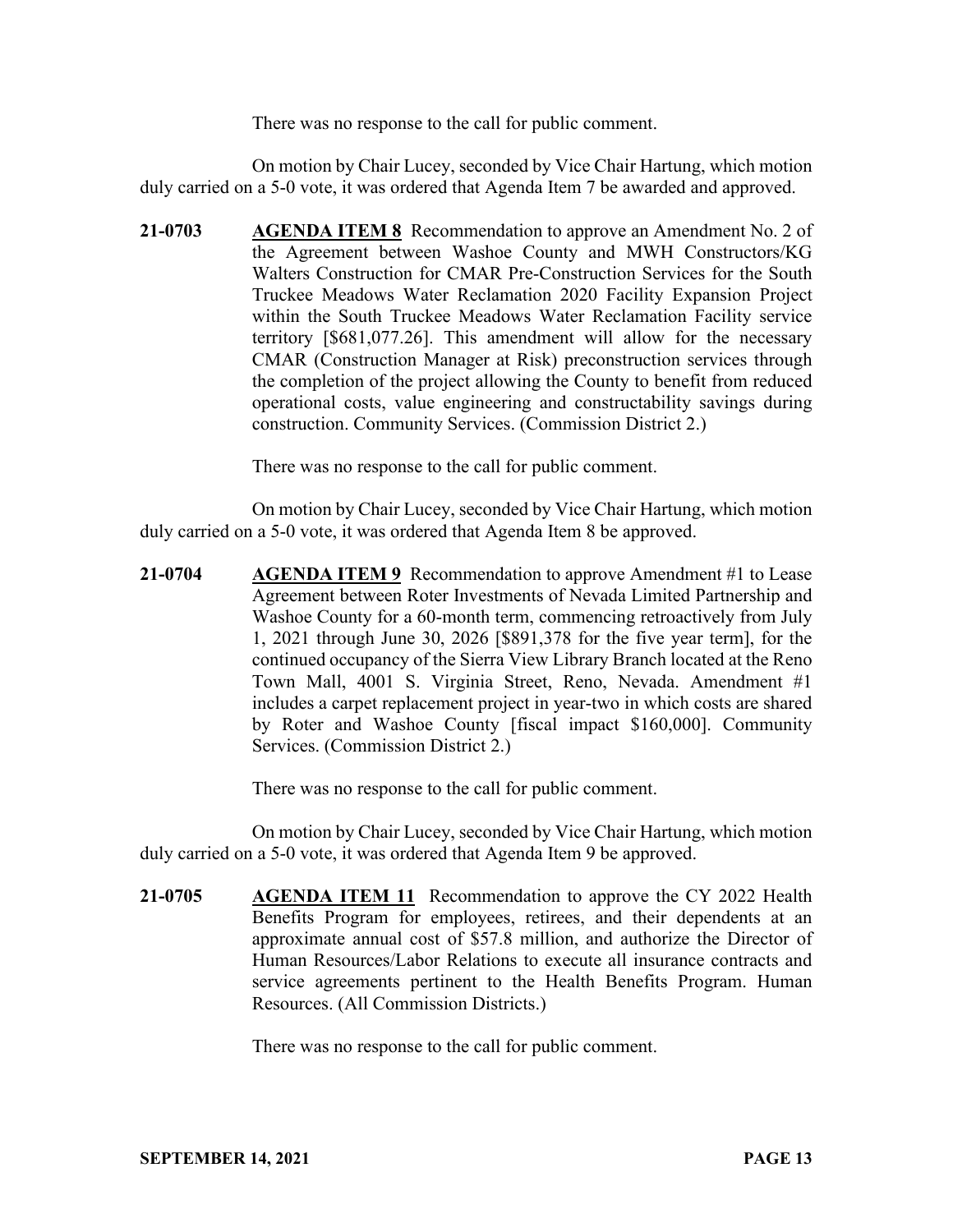On motion by Chair Lucey, seconded by Vice Chair Hartung, which motion duly carried on a 5-0 vote, it was ordered that Agenda Item 11 be approved and authorized.

**21-0706 AGENDA ITEM 12** Recommendation to accept a FY22 Fund for a Healthy Nevada subgrant award from Nevada Clinical Services, Inc. through the State of Nevada, Department of Health and Human Services, Department of Public and Behavioral Health in the amount of [\$231,274; no county match] retroactive from July 1, 2021 to June 30, 2022 to support breakfast meals at OUR Place and TADS, food baskets for clients at CrossRoads and meals for the 2nd Home-Delivered Meals program; authorize the Director of the Human Services Agency to execute the grant award documents; and direct the Comptroller's Office to make the necessary budget amendments. Human Services Agency. (All Commission Districts.)

There was no response to the call for public comment.

On motion by Chair Lucey, seconded by Vice Chair Hartung, which motion duly carried on a 5-0 vote, it was ordered that Agenda Item 12 be accepted, authorized, and directed.

**21-0707 AGENDA ITEM 13** Recommendation to accept a FY22 Fund to Assist Former Foster Youth (FAFFY program) subgrant award from the State of Nevada Department of Health and Human Services (DHHS), Division of Child and Family Services (DCFS) in the amount of [\$200,000; no county match] retroactive from July 1, 2021 to June 30, 2022 to provide case management and related services to youth aging out of foster care; to provide non-county employee travel for youth travel to support permanent connections, normalcy activities, attaining a permanent living situation and other travel needs; authorize the Director of the Human Services Agency to execute the grant award; and direct the Comptroller's office to make the necessary budget amendments. Human Services Agency. (All Commission Districts.)

There was no response to the call for public comment.

On motion by Chair Lucey, seconded by Vice Chair Hartung, which motion duly carried on a 5-0 vote, it was ordered that Agenda Item 13 be accepted, authorized, and directed.

**21-0708 AGENDA ITEM 14** Recommendation to accept a FY22 Title XX subgrant award from the Nevada Department of Health and Human Services (DHHS) in the amount of [\$663,807; no county match] retroactive from July 1, 2021 to June 30, 2022 to promote unification, safety, educational support, and normalcy for children in care; authorize the Director of the Human Services Agency to retroactively execute the grant award documents; and direct the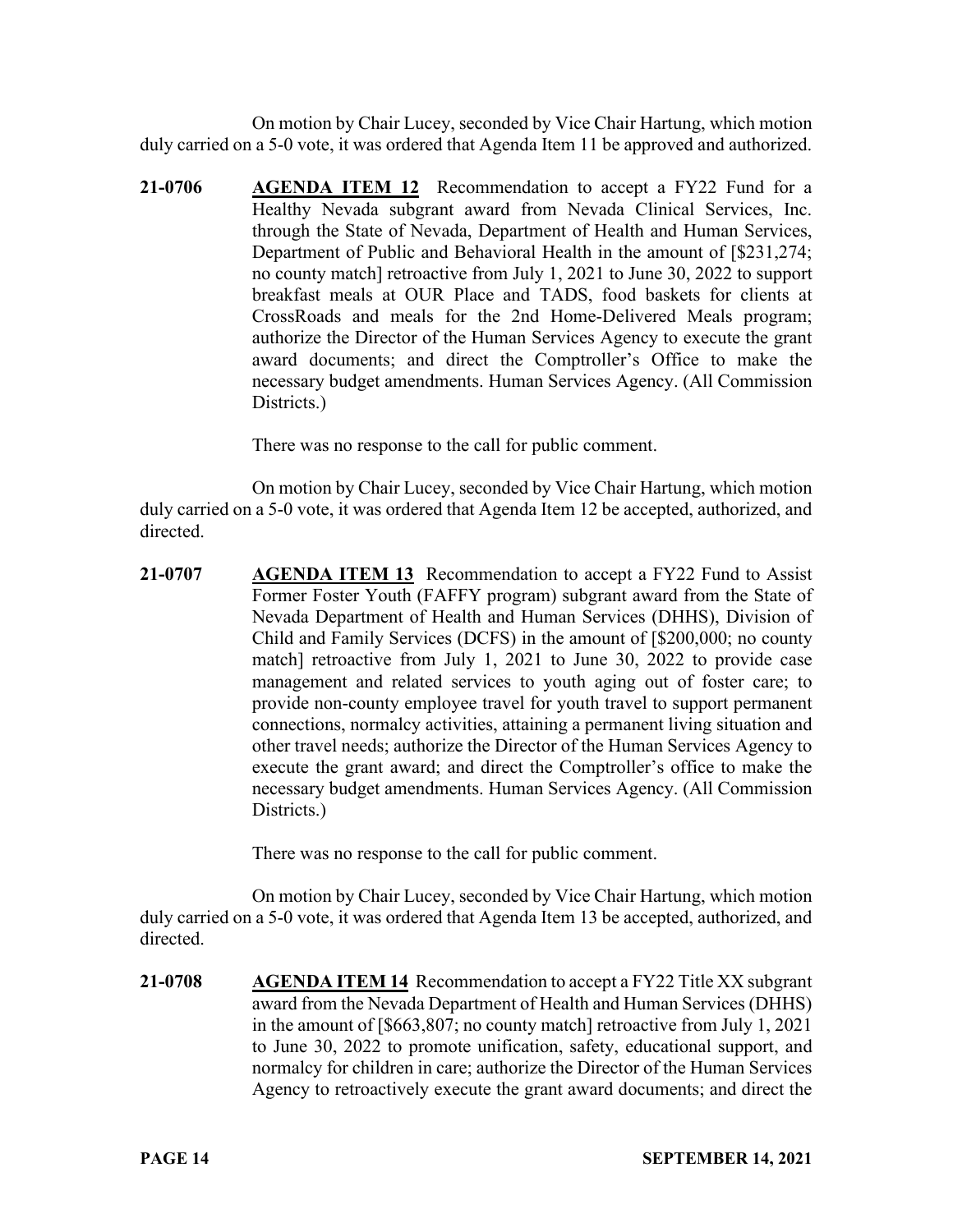Comptroller's office to make the necessary budget amendments. Human Services Agency. (All Commission Districts.)

There was no response to the call for public comment.

On motion by Chair Lucey, seconded by Vice Chair Hartung, which motion duly carried on a 5-0 vote, it was ordered that Agenda Item 14 be accepted, authorized, and directed.

**21-0709 AGENDA ITEM 15** Recommendation to accept FY22 Victims of Crime Act (VOCA) sub-grant award from the State of Nevada, Division of Child and Family Services in the amount of [\$951,057; \$237,765 County match] retroactive for the period of July 1, 2021 to June 30, 2022; authorize the creation of a full-time equivalent (1.0 FTE) Human Services Worker III position with a fiscal impact of [\$127,627], and to reclassify existing position 70009676 from a Victim Witness Advocate (pay grade JJ) to a Human Services Case Worker III (pay grade NN) with a fiscal impact of [\$9,254], both positions contingent on Job Evaluation Committee (JEC) review and approval, funded 100% by the VOCA grant award, and as such, if grant funding is reduced or eliminated, the position hours will be reduced and/or the position will be abolished accordingly unless additional funding is secured; direct the Human Resources Department to make the necessary staffing adjustments as evaluated by the JEC; authorize Director of Human Services Agency to execute the sub-grant and related documents; and direct the Comptroller's office to make the necessary budget amendments. Human Services Agency. (All Commission Districts.)

There was no response to the call for public comment.

On motion by Chair Lucey, seconded by Vice Chair Hartung, which motion duly carried on a 5-0 vote, it was ordered that Agenda Item 15 be accepted, authorized, and directed.

**21-0710 AGENDA ITEM 16** Recommendation to accept Community Corrections Partnership Block Grant from the Department of Health and Human Services - Juvenile Justice Programs Office in the amount of [\$317,090.76] to provide treatment and programming to youth referred to the Washoe County Department of Juvenile Services; for the retroactive period of 7/1/21-6/30/22. No match required. If approved, direct the Comptroller's Office to make the necessary budget amendments. Juvenile Services. (All Commission Districts.)

There was no response to the call for public comment.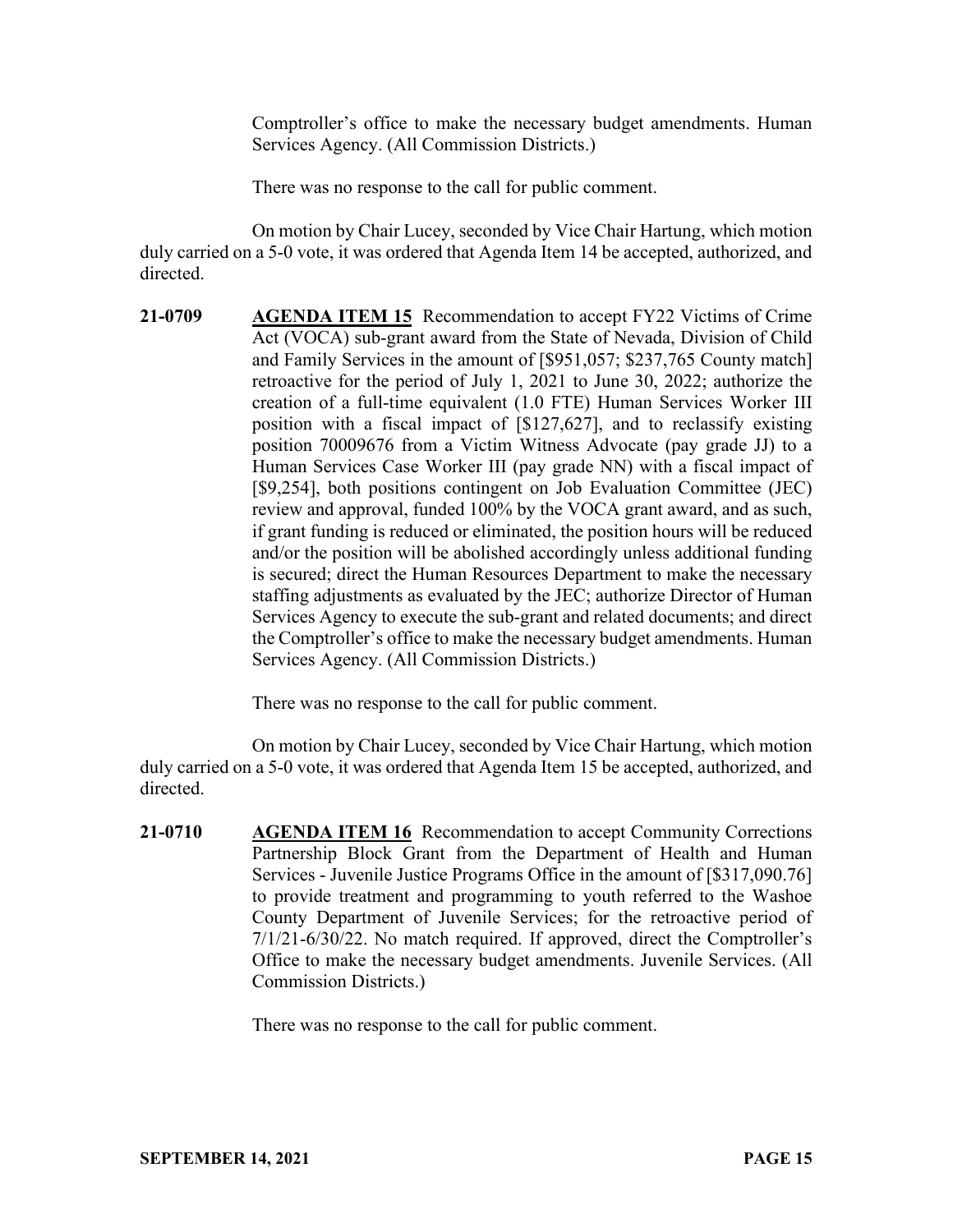On motion by Chair Lucey, seconded by Vice Chair Hartung, which motion duly carried on a 5-0 vote, it was ordered that Agenda Item 16 be accepted, approved, and directed.

**21-0711 AGENDA ITEM 17** Recommendation to approve an Intrastate Interlocal Contract between the State of Nevada acting by and through its Department of Health and Human Services Division of Public and Behavioral Health Lake's Crossing Center and Washoe County for professional services in the form of mental health evaluations of criminal justice system defendants to be performed by the State, effective July 1, 2021 to June 30, 2025, in an amount not to exceed [\$1,506,400] for the four-year term [\$376,600 annually]. This agreement will replace the agreement approved by the Board of County Commissioners on June 22, 2021 due to a modification requested by the State of Nevada consisting of the addition of marriage and family therapists to the definition of mental health professionals in the scope of work portion of the agreement. Manager's Office. (All Commission Districts.)

There was no response to the call for public comment.

On motion by Chair Lucey, seconded by Vice Chair Hartung, which motion duly carried on a 5-0 vote, it was ordered that Agenda Item 17 be approved. The interlocal contract for same is attached hereto and made a part of the minutes thereof.

**21-0712 AGENDA ITEM 18** Recommendation to approve Fiscal Year 2021-2022 renewal of software licenses, software subscriptions and sole source purchases of computer and network hardware, through joinder with National Association of State Procurement Officers (NASPO) Master Price Agreements for State of Nevada with CDW Government Inc. (CDW-G); and approve expenditures that will aggregate to exceed [\$100,000] but not to exceed [\$1,110,000] and will remain within the available Technology Services budget for FY 2021-2022.

General Fund

- · Office 365 EA subscriptions, not to exceed [\$947,658.84]
- · Adobe EA subscriptions, not to exceed [\$52,513.20]
- · Brooktrout, not to exceed [\$6,500]
- · GFI Faxmaker software renewal, not to exceed [\$4,000.00]
- · Netmotion license renewals, not to exceed [\$19,500]
- · Printer Logic license renewals, not to exceed [\$15,600]
- · KnowB4 license renewals, not to exceed [\$50,500]

· Other hardware, software, subscriptions, and maintenance, not to exceed [\$13,727.96]

Technology Services (All Commission Districts.)

There was no response to the call for public comment.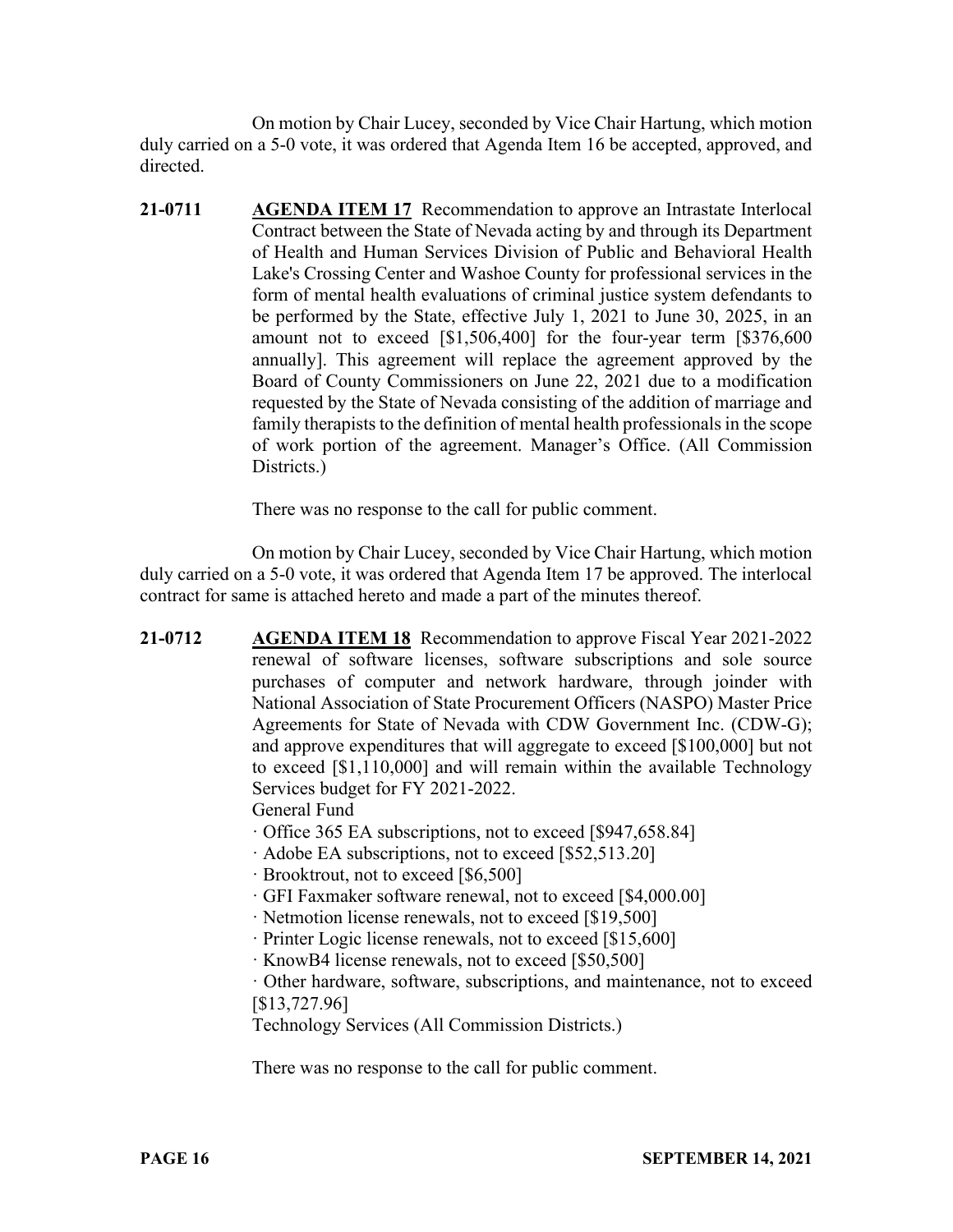On motion by Chair Lucey, seconded by Vice Chair Hartung, which motion duly carried on a 5-0 vote, it was ordered that Agenda Item 18 be approved.

**21-0713 AGENDA ITEM 19** Recommendation to approve the purchase of consumables from ThermoFisher/Life Technologies at an approximate cost not to exceed [\$400,000.00] annually to include single purchases exceeding \$100,000.00 for the retroactive term of July 1, 2021 to June 30, 2022 for the purchase of consumables for use in the Forensic Science Division DNA section. Sheriff. (All Commission Districts.)

There was no response to the call for public comment.

On motion by Chair Lucey, seconded by Vice Chair Hartung, which motion duly carried on a 5-0 vote, it was ordered that Agenda Item 19 be approved.

**21-0714 AGENDA ITEM 21** Public Hearing: Subject to a finding of conformance with the Truckee Meadows Regional Plan by the Regional Planning authorities, to approve a resolution initiating an amendment to the 2019 Truckee Meadows Regional Plan Map 3 - Regional Utility Corridors & Sites to include: (1) a 120 MW solar energy center (containing a  $\pm 660$ contiguous acre solar field, switchyard, 84 MW solar energy storage system, and new substation) south of Flanigan; and (2) a short 34.5 KV overhead transmission line connection from the project switchyard to an existing 345 KV transmission line (WSUP21-0001 Rock Springs Solar). Community Services. (Commission District 5.)

The Chair opened the public hearing by calling on anyone wishing to speak for or against approval of this item. There being no response, the hearing was closed.

Commissioner Herman thought the County was providing the type of power that was needed, and she supported the item.

Chair Lucey stated this item, if approved, would go to the Regional Governing Board.

On motion by Vice Chair Hartung, seconded by Commissioner Herman, which motion duly carried on a 5-0 vote, it was ordered that Agenda Item 21 be approved. The resolution for same is attached hereto and made a part of the minutes thereof.

**21-0715 AGENDA ITEM 20** Presentation by Washoe County COVID-19 response Incident Commander Dave Solaro on COVID-19 Delta variant data and information in Washoe County to include an update on impacts, vaccination status, State Directives in place, and general information for the community. Manager's Office. (All Commission Districts.)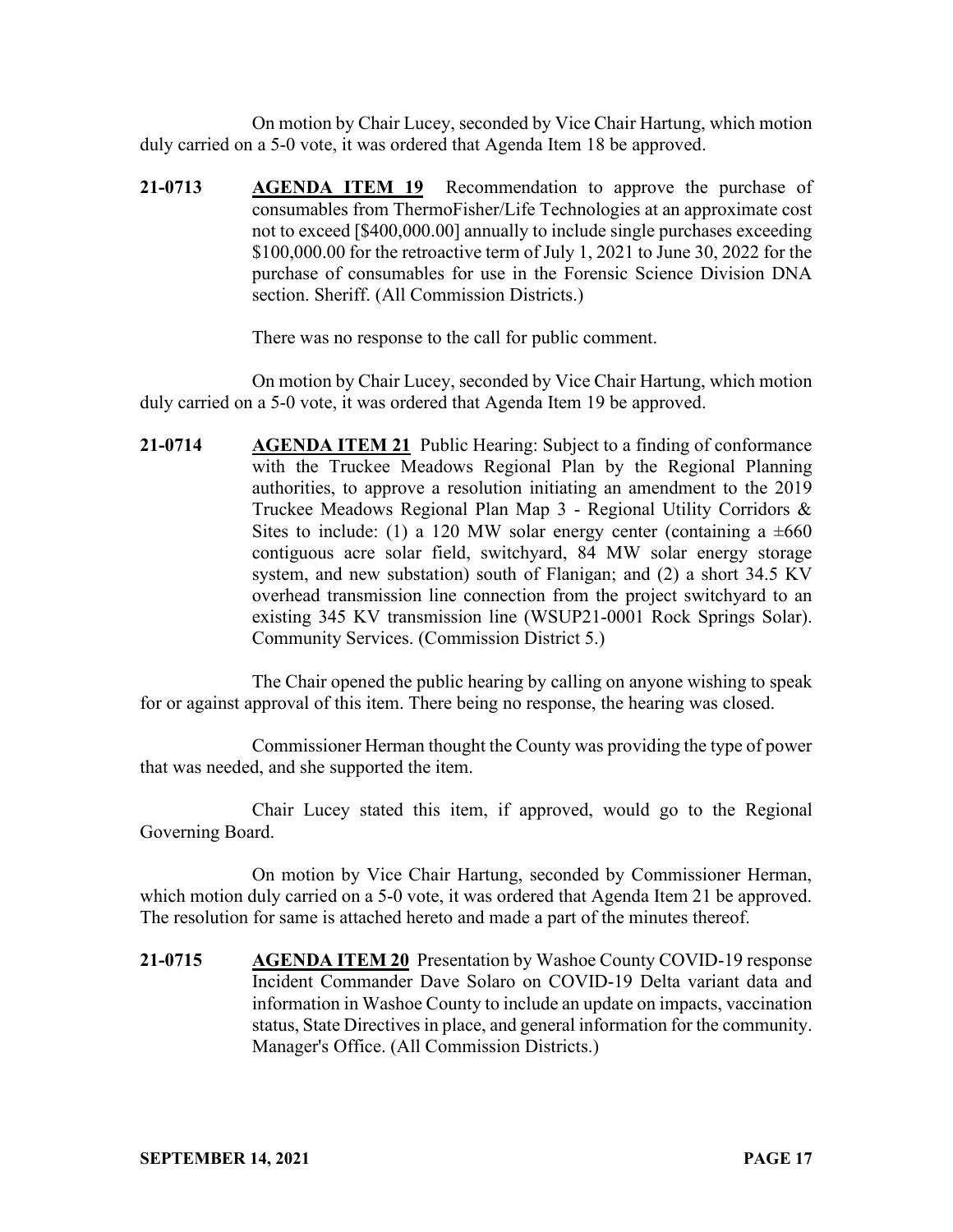Assistant County Manager Dave Solaro conducted a PowerPoint presentation and reviewed slides with the following titles: What we will cover today; Objectives; Current COVID by the numbers (4 slides); Current Vaccination status in our community; Masking rules in Washoe County; What does Presidential action from September 9th mean; Tips for our community; and How to use the COVID Risk Meter.

Mr. Solaro stated this was the same data presented in August along with the changes that occurred in September. He highlighted the second objective from his slide pertaining to delivering clear and consistent information. He suggested public comment at Board of County Commissioner meetings was not a location to get information for decision-making. He asserted comments made during public comment about 18-year-olds becoming blind were incorrect, and he wanted to provide correct data for the community to be able to make informed decisions; staff was not spreading lies or rumors. He stated getting COVID-19 (C19) was not his biggest concern, getting hurt and needing to be hospitalized with no available space was his worry. He noted the emergency rooms were packed with individuals with C19, which clogged the system.

Commissioner Hill noted the County was learning a lot about best practices and that the local plan was not working. She thought social distancing would be required but the County had not heard from experts that it was needed. She wondered about the possibility of the Board providing additional authority to the task force through hospital associations, the City of Reno, the City of Sparks, the Washoe County School District, and the Washoe County Health District through more direction; this would ensure the community was clear, and revisions put in place were being followed. She asked about thoughts on how to proceed.

Mr. Solaro said the assumption in the local plan was that the County would revert to something else if cases started to increase. Based on what they were seeing in the community and discussions about compliance, a group could determine a mandate for social distancing might be more harmful than good. He appreciated that people in the community were looking at the plan and questioning why businesses were not closing when triggers were hit. He thought the plan was not flexible enough to provide the authority necessary to opt not to implement stricter measures because they might do more harm than no measures at all. He said increases in vaccination rates and the Governor's mask mandates were two tools that were helpful in slowing the spread, but the point was not about irradicating C19, it was about slowing it down so hospital resources were there when people needed them. Whether there was direction from this Board to amend the plan to provide the incident response teams more latitude, they met every Friday and discussed the pros and cons of all recommendations. He said he could take some direction to that team to get feedback about implementing changes within the plan to provide more flexibility.

Commissioner Hill thought that was something that should be discussed as a Board. She wondered whether hospitals were being given enough support to ensure they were able to care for sick individuals in the community, even if it meant postponing elective procedures. Mr. Solaro mentioned he had been on a Hospital Association call and, though he could not share any proprietary information, discussions were happening within the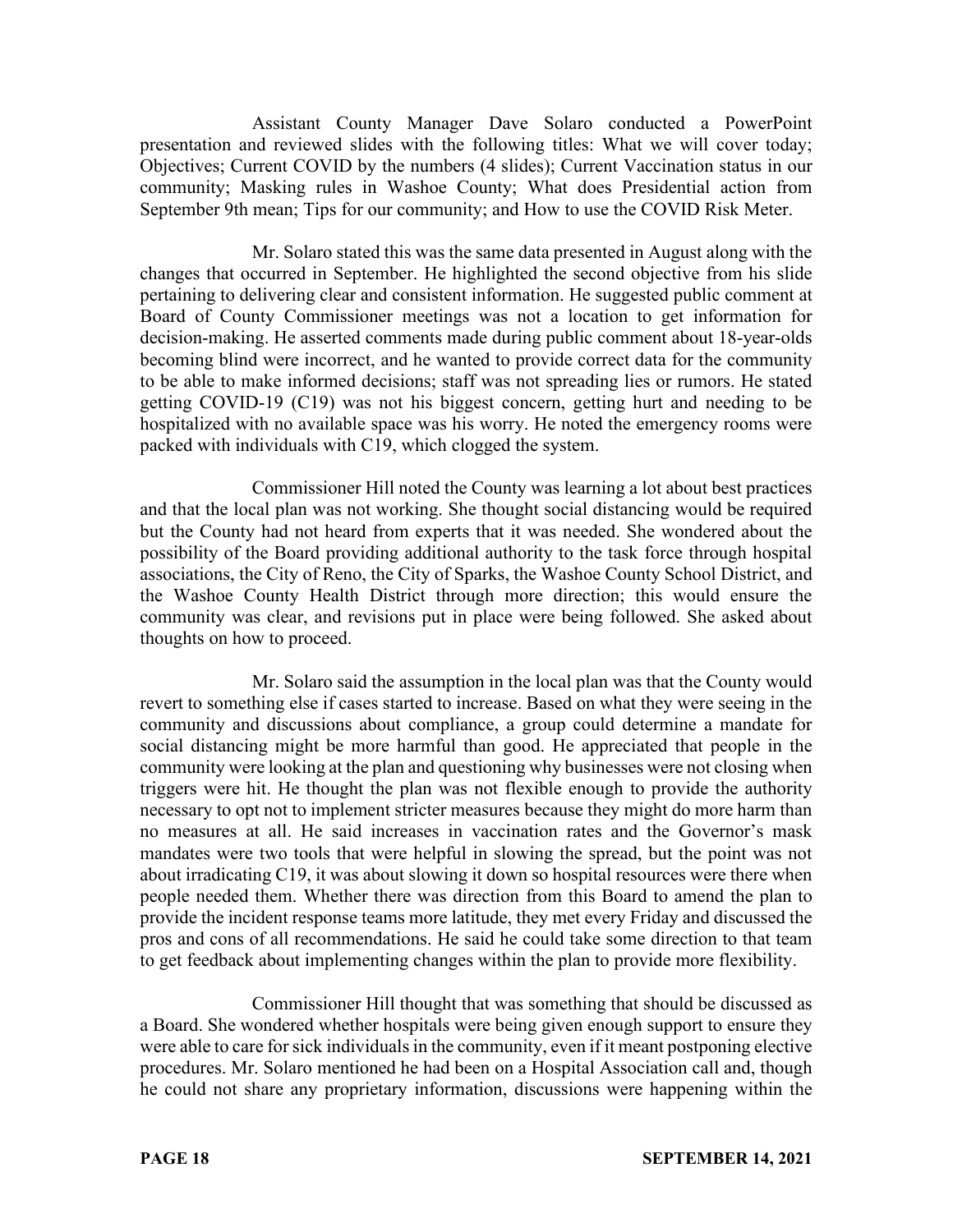hospital community because their job was to be prepared for emergencies. He was not sure a mandate was necessary at this time. He wanted to ensure everyone was working with the same goals and helping each other across the state. He felt comfortable moving forward and monitoring the situation, believing the hospitals were doing a good job managing the day-to-day burden from the community.

Commissioner Jung asserted the County did not control the media, no matter what was posted on social media, but she had not seen anything about the urgency of the current situation. She regularly monitored the risk meter and said she felt Mr. Solaro's frustration. She wanted communication to be pushed to the public about the severe situation the community was facing with C19 cases. She noticed it was not being relayed to people that C19 tests and vaccinations were free, and that needed to be explained, especially to those without medical insurance.

Commissioner Jung wondered how to get real-time data about hospitalizations. Mr. Solaro asked whether she wanted specific data or the number of people in hospitals, which was easy to access. He stated the data was not in real time, it was one day behind. Specific data related to which illnesses were hospitalizing people was difficult to achieve. Commissioner Jung asserted the data did not list the conditions of patients, nor how many were in intensive care units, displacement, or on ventilators. Mr. Solaro said it was difficult to gather that data unless one had the knowledge to generate specific reports. The website www.covid19washoe.com had the general data, and the criteria tab allowed visitors to filter information by various specifics.

Commissioner Jung stated she was impressed by Mr. Solaro's knowledge and the information he provided. She heard from colleagues that his knowledge of the region was immense, and she wanted how respected he was in the community on the record. She asserted he was the only person she could get answers from, and she felt comfortable with the information she received.

On the call for public comment, Ms. Cindy Martinez disagreed with Mr. Solaro's remarks about public comments not being accurate, adding she was offended by those comments. She spoke about the County failing to present any information about the ability of the community to protect themselves from C19 by use of supplements or prevention protocols; that information had only been provided by citizens during public comment. She opined the virus had mutated because so many people received vaccinations. She expressed concern about nurses being fired, which left reduced medical staffing.

Ms. Janet Butcher, identifying as Martha Washington, wondered why she saw no biohazard disposal containers if C19 was so bad. She displayed a photo of face masks thrown on the ground. She expressed concern that infected illegal immigrants could account for new outbreak cases. She argued that N95 masks did not stop transmission of viruses and wondered how a cloth or paper mask stopped the spread. She opined the experimental injection was not yet a vaccination. She stated her immunocompromised daughter chose to get the vaccine, but she did not disown her for doing so. She thought people should not lose their jobs for choosing not to be vaccinated.